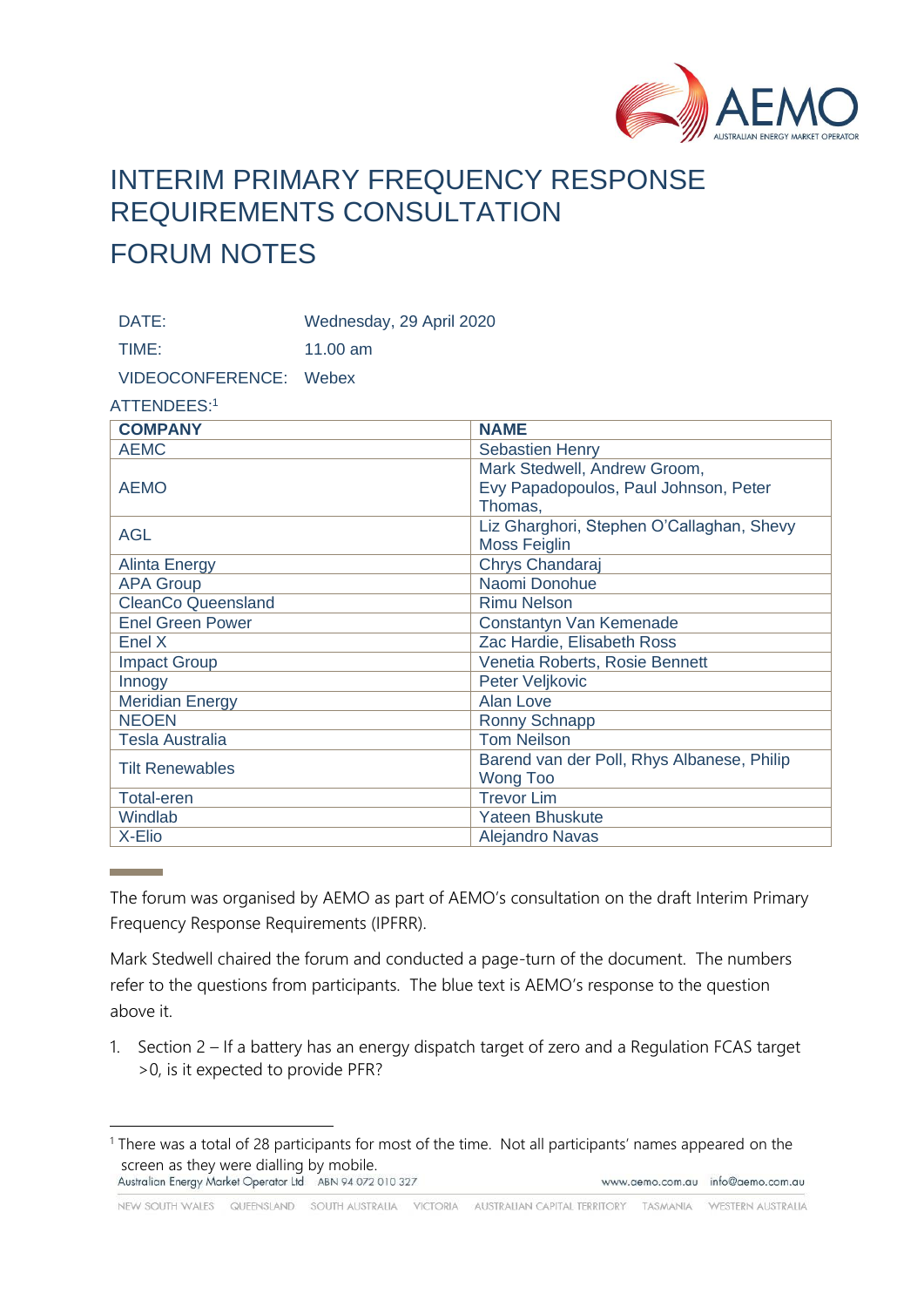

Yes. The battery must respond to the sum of the AGC signal for Regulation FCAS and the energy target.

2. Section 2 – Does this apply to interconnectors?

No. They are Market Network Service Providers, not Generators.

3. What if my plant is <30MW in capacity, but it is still semi-scheduled?

The plant must still respond. The new rule applies to Scheduled and Semi-Scheduled Generators, not capacity, per se.

4. Section 3.2 – Following the 27 Feb 20 workshop, I thought that it wasn't a good idea for all generating systems to have the same deadband. Has this changed?

AEMO does not want a different end point and all Affected GS will need to get to ±0.015Hz unless there's a very good reason not to and a variation has been granted. In principle, this is a non-remunerated service and AEMO does not want to create a free rider problem.

There will be a two-staged implementation for those Affected GS that need it, which AEMO expects to apply only to Tranche 1 but a lot will depend on the outcomes of the selfassessments.

Internationally, the standard is to have one setting with very minor adjustments for outliers.

5. Section 3.2 – Could a battery have a different deadband on the plus-side to the minus-side?

AEMO prefers the deadband be symmetric and will look at any reasons why this cannot be so. Adjustments to the droop setting within the allowable range could partially address the concern about minimising ongoing impacts for batteries.

6. Section 3.3 – The use of  $P_{max}$  as a reference point for renewables will be problematic. Doesn't this mean that renewables are taking a bigger hit than thermal generation?

The proposed approach is consistent with existing approaches. The MW change in output for a given change in frequency (i.e. the droop) should be based on a fixed rated capacity, not capacity available at any point in time.

If the rated capacity of the plant can change, for example, due to the online status of individual generating units in a multi-unit hydro plant, or availability of inverter or turbine strings in a VRE plant, the MW response to a given frequency change will also change. It is not expected that droop is continually adjusted based on current conditions.

AEMO is open to the use of other parameters than  $P_{\text{max}}$ , if they are more appropriate and looks forward to suggestions from Consulted Persons on this issue but wants this to be a fixed value.

Where it is a minimum or maximum operating level issue, this is addressed by way of standing variation.

Renewables should not be taking a disproportionate share of the load in addressing small frequency variations because it is relative to the size of plant as a proportion of the total plant generating at any time. This is the key purpose of droop control of power in response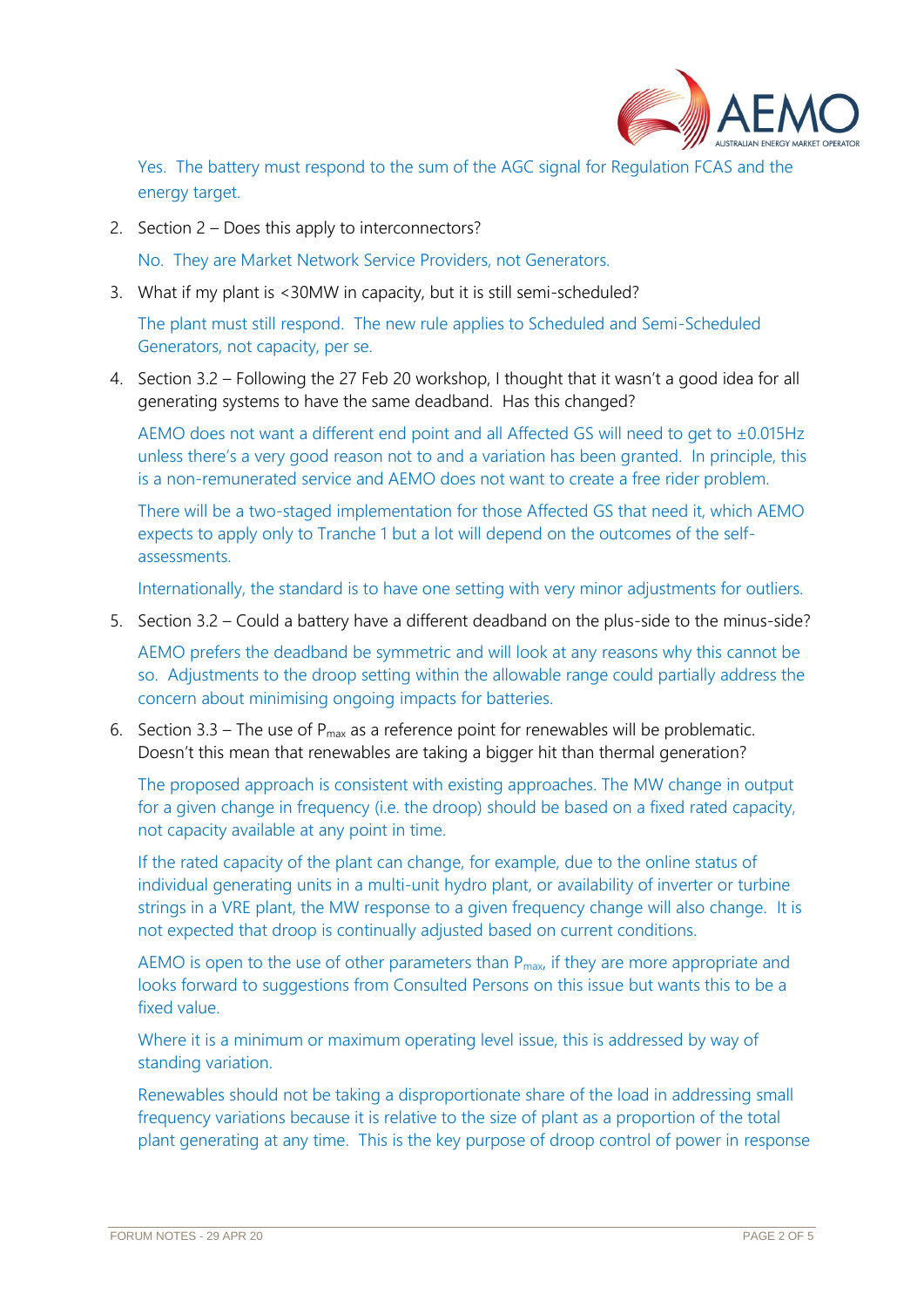

to frequency changes – to allocate response across all generation in proportion to plant size.

If there is any particular issue with this, it can be addressed by way of variation.

7. Section 3.3 – Some renewables have the frequency droop controls within the plant. Has AEMO spoken to any original equipment manufacturers (OEMs)?

Yes. SMA, for instance, but AEMO still wants feedback if any Affected GS is based on potential power, rather than actual power. A consistent approach is strongly preferred.

8. Section 3.3 – Will Affected GS performance standards (GPS) need to be changed?

AEMO believes that approximately a third of GPS might need to be amended so as not to contradict the IPFRR. This is expected to affect the GPS under clause S5.2.5.11 only, where it specifies settings that could conflict with those required for compliance with the PFRR.

9. Section 3.3 – If the droop expressed in the GPS is based on maximum capacity and a collector group is out, doesn't this result in a non-compliance?

No. Outage of a collector string, or outage (or off-status) of a generating unit within a multi-unit hydro plant would both be recognised as normal operational conditions.

AEMO is adopting a compliance-light approach with PFR.

10. Section 3.3 – Affected Generators would appreciate some warning if this is the case (alterations to GPS).

AEMO intends to be proactive in contacting those Affected Generators to point out the extent of any required amendment, which AEMO expects to occur by agreement because the plant's capability has already been assessed.

11. Section 3.3 – Is the droop requirement overall, or for each generating unit?

A consistent setting would typically be applied for each generating unit, where several units are combined to form a generating system.

Other approaches could be required, however, depending on where frequency response is implemented in a VRE plant (inverter level vs PPC).

As noted earlier, the expectation is that droop response to frequency is based on the rated power of the generating system, rather than the instantaneous available power.

12. Section 3.3 – This appears to reprioritise being frequency-responsive over meeting market dispatch target. Is that correct?

Yes. Being frequency responsive is more important. This is one aspect of the new rule that AEMO was especially keen to make clear.

There will issues over control system hierarchies but, where possible, AEMO expects frequency responsiveness to be higher than meeting dispatch targets. Another way of looking at it is to assume that dispatch targets are issued by NEMDE on the assumption that frequency is 50Hz. If, in fact, power system frequency is not 50Hz, dispatch targets are to be adjusted at the Affected GS level to achieve the outcome AEMO requires via PFR.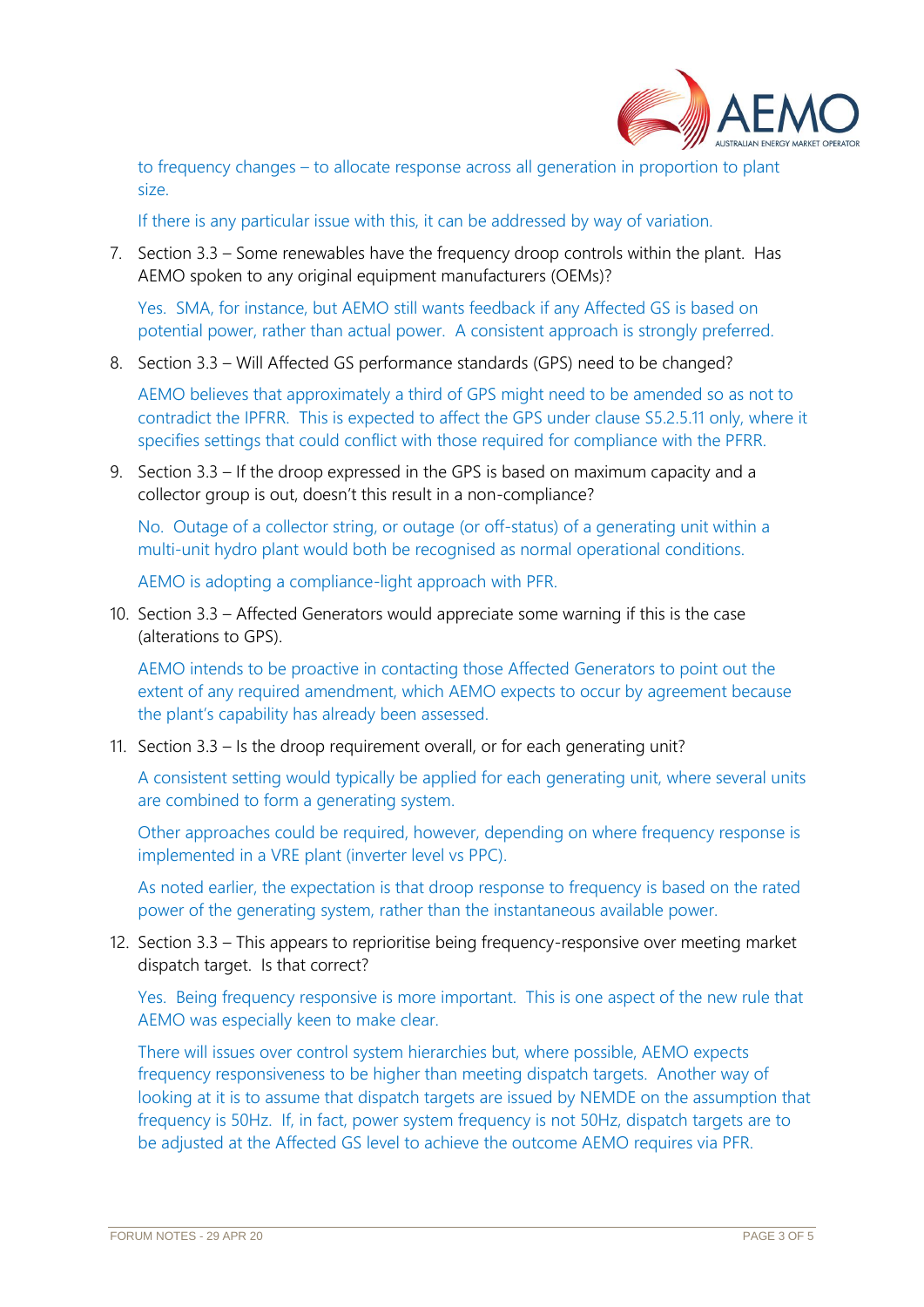

13. Section 3.4 – If collector groups are out, shouldn't there be a smaller response?

Yes, if collector groups are out, the absolute size of the generating system is smaller, so the response will be smaller for a given droop setting.

Again, compare to the example of a multi-unit hydro station with individual units out of service.

14. Section 3.4 – With wind farms, changes need to be made through PPC. Isn't compliance more difficult?

The speed of response requirement is relatively slow, so AEMO does not expect any recently constructed Affected GS not to be able to meet it.

Where the design or arrangement of existing controls for frequency response will make compliance with the requirements impossible, this should be flagged in an Affected Generator's self-assessment and an application for variation made

15. Section 7.5.1 – Have there been any other suggestions for exempt plant?

No.

There are some types of hydro plant that might not be frequency responsive by design, however, these will be addressed on an ad hoc basis.

16. Section 8 – Will this require re-opening GPS?

This will not require a re-assessment of plant capability to meet its GPS. There is no intention to consider any other aspects of GPS other than response to frequency. AEMO's intention is eliminate any potential inconsistency between the IPFRR and GPS.

17. Section 8 – How will I know that I need to look at my GPS?

AEMO will need to be proactive in contacting those Affected Generators to indicate the inconsistency and how it might be addressed.

18. Section 8 – How do the R2 requirements interact with the IPFRR?

A small number of Affected Generators might be undergoing commissioning right now, and they will be treated like any other Affected Generator because they need to be registered before commissioning. They are subject to the IPFRR by reference to their capacity and where they fit in with the 3 tranches referred to in section 5.1.

19. Section 8 – If my GPS are agreed and I am not registered, what do I need to do.

Section 5.2 covers this. You need to prepare your self-assessment and submit it to AEMO before commissioning. You also need to look at which version of the National Electricity Rules your GPS were assessed under to see how you might otherwise be affected.

AEMO recognises that it needs to work with the NSPs and AEMO's Connections Team to ensure a consistent approach across the NEM.

20. Section 9 – Will PFR need to be included in my compliance program?

Yes, although assessing compliance will be difficult in the absence of high-speed monitoring.